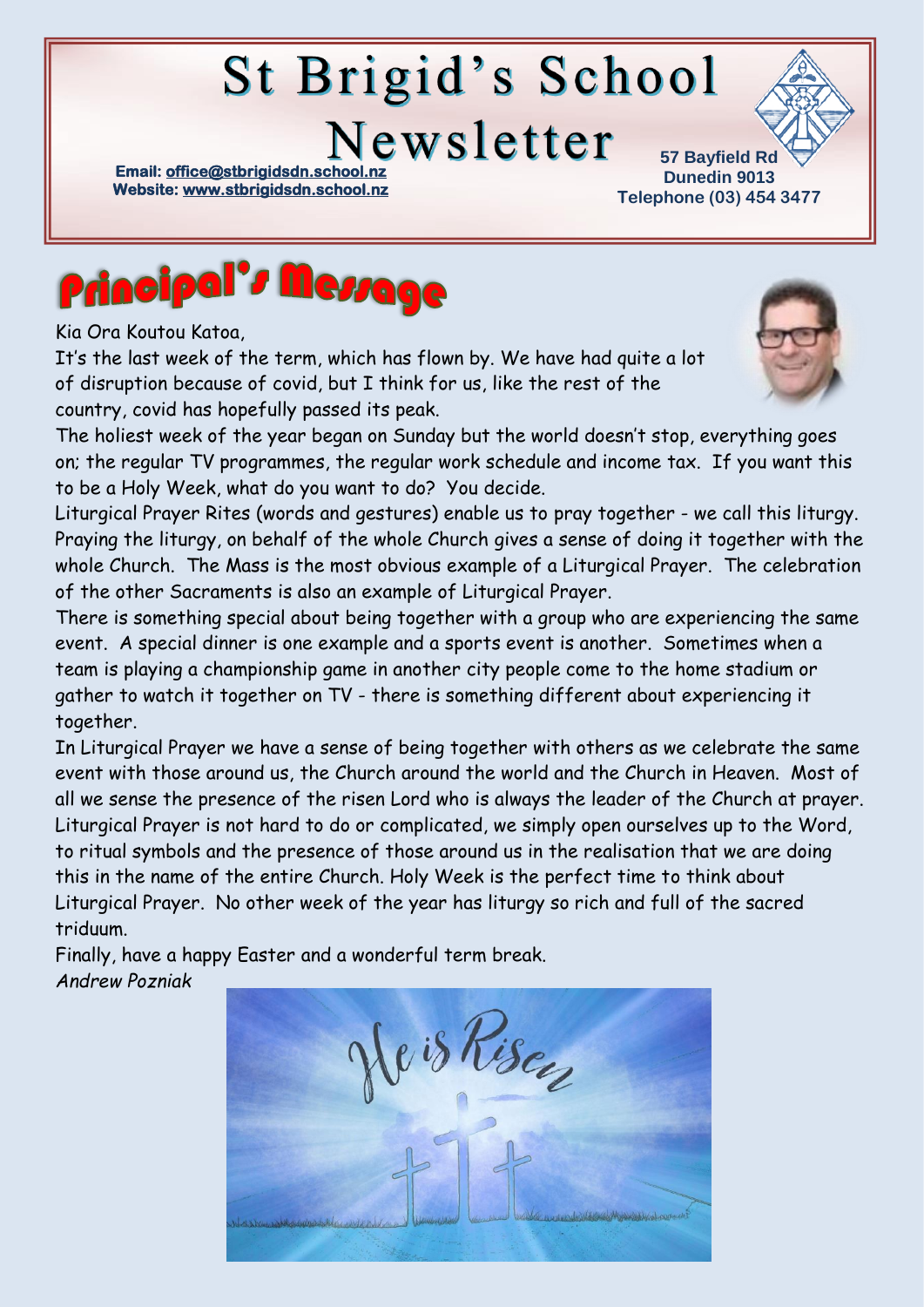*14 April 2022*

#### St Brigid's Values & House Awards

For the obvious reason, there were no House group or value awards this week.

#### Covid-19 Information

As of today, New Zealand moves to Orange. In summary, the affects to our school of moving to orange is that facemasks are no longer required at school. However public health advice is that masks continue to be strongly encouraged when indoors. Wearing a mask is a key health measure that slows the spread of COVID-19 in indoor settings. For that reason, we ask that visitors to the school, including parents and whānau, wear a mask whenever they are indoors on school grounds.

We also ask that your child (if they are in Rooms 1 & 2) continue to bring a mask to school every day. There may be times that we will ask them to wear a mask – for example, when we are having an assembly in the hall. If there are a high number of cases at school or in the community, we may ask that masks are worn in classrooms for a time.

We will continue to keep all the other health measures in place at school that we know slow the spread of COVID-19. These include ensuring our indoor spaces are well-ventilated, maintaining good hand hygiene and cough and sneeze etiquette, appropriate physical distancing whenever we can and, most importantly, staying home if we are sick.

## SOME IMPORTANT DATES FOR 2022

Term 2 Monday 2<sup>nd</sup> May - Friday 8<sup>th</sup> July Term 3 Monday 25<sup>th</sup> July -Friday 30th September Term 4 Monday 17<sup>th</sup> October - Thursday 15<sup>th</sup> December

#### **THACHER OFILY DAY'S:**

We will be taking two teacher only days on Friday 3<sup>rd</sup> June (The Friday before Queen's Birthday), and Monday 27<sup>th</sup> of June (The Monday after Matariki public holiday)

# **Devices** Thank you to parents who have returned all chromebooks and iPads.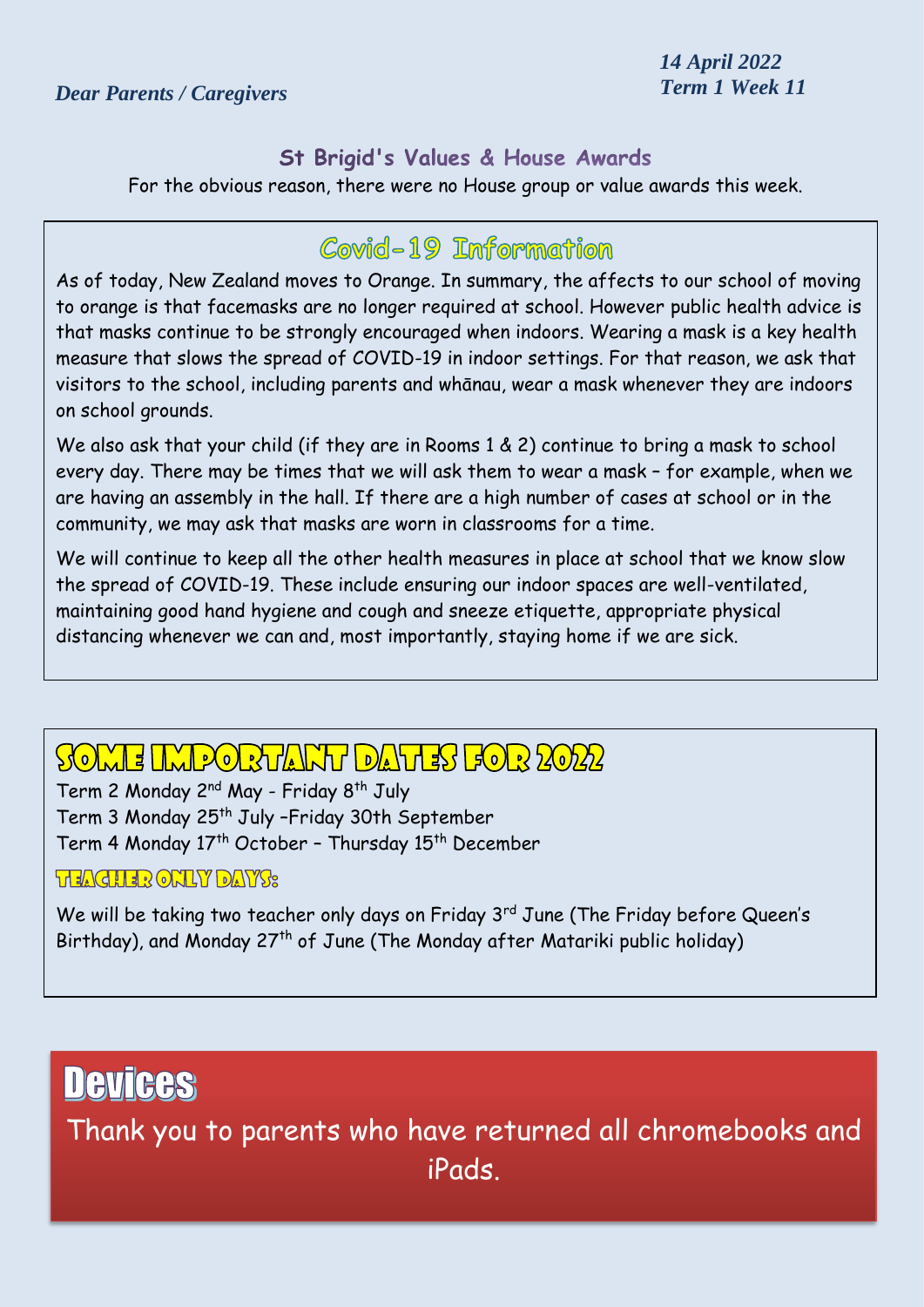| What's on Next Week        |                                    |
|----------------------------|------------------------------------|
| Thurs 14                   | Last Day of Term 1                 |
| April                      |                                    |
| <b>What's on Next Term</b> |                                    |
| Mon 2 May                  | Term 2 Begins                      |
| Tues 17 May                | School Hui (see notice below)      |
| Fri 3 June                 | Teacher Only Day - (School Closed) |
| Mon 6 June                 | Queens Birthday - (School Closed)  |
| Fri 24 June                | Matariki (School Closed)           |
| <b>Mon 27</b>              | Teacher Only Day (School Closed)   |
| June                       |                                    |

#### **School Hui /Meeting**

On Tuesday 17<sup>th</sup> May at 6pm we will be holding a meeting for parents in the hall – which will include a focus on assessment. Please look out for further information

### Winter School uniform

Term 2 starts on Monday 2nd May and the children need to wear their winter uniforms. This is:

**Girls -** Navy jersey School Pinafore or Navy track pants Long sleeved white shirt or skivvy Navy tights or long navy socks Black Shoes Navy blue hair ties, clips, and ribbons.

**Boys-** Navy jersey, Navy track pants or winter shorts Long sleeved grey shirt or grey or white skivvy Grey Socks Black Shoes

**General** – no coloured logos or stripes on track pants or shoes.

Sunhats are not required in Terms 2 & 3. Please make sure your child comes to school with a jacket as Dunedin winters can be very unpredictable.



A big thank you to the futsal coaches of the Superstars and Strikers this term, you did a tremendous job considering all of the disruptions we have had and have achieved great success.

On that note, congratulations to the Superstar's futsal team who won their grade this term. What a great effort the rumour is their coach has accepted an offer from Manchester United.



St Brigid's School Board News

Next Meeting - Wednesday 18 May at 6pm

#### PTA News

Thank you to the PTA for organizing the Easter Raffle if you missed out who won congratulations to Sarah Strang and Julia Zewald- Sutton.

The new PTA bank account is St Brigid's Home & School **06-0901-0797125-00.**

> Kind regards Andrew Pozniak